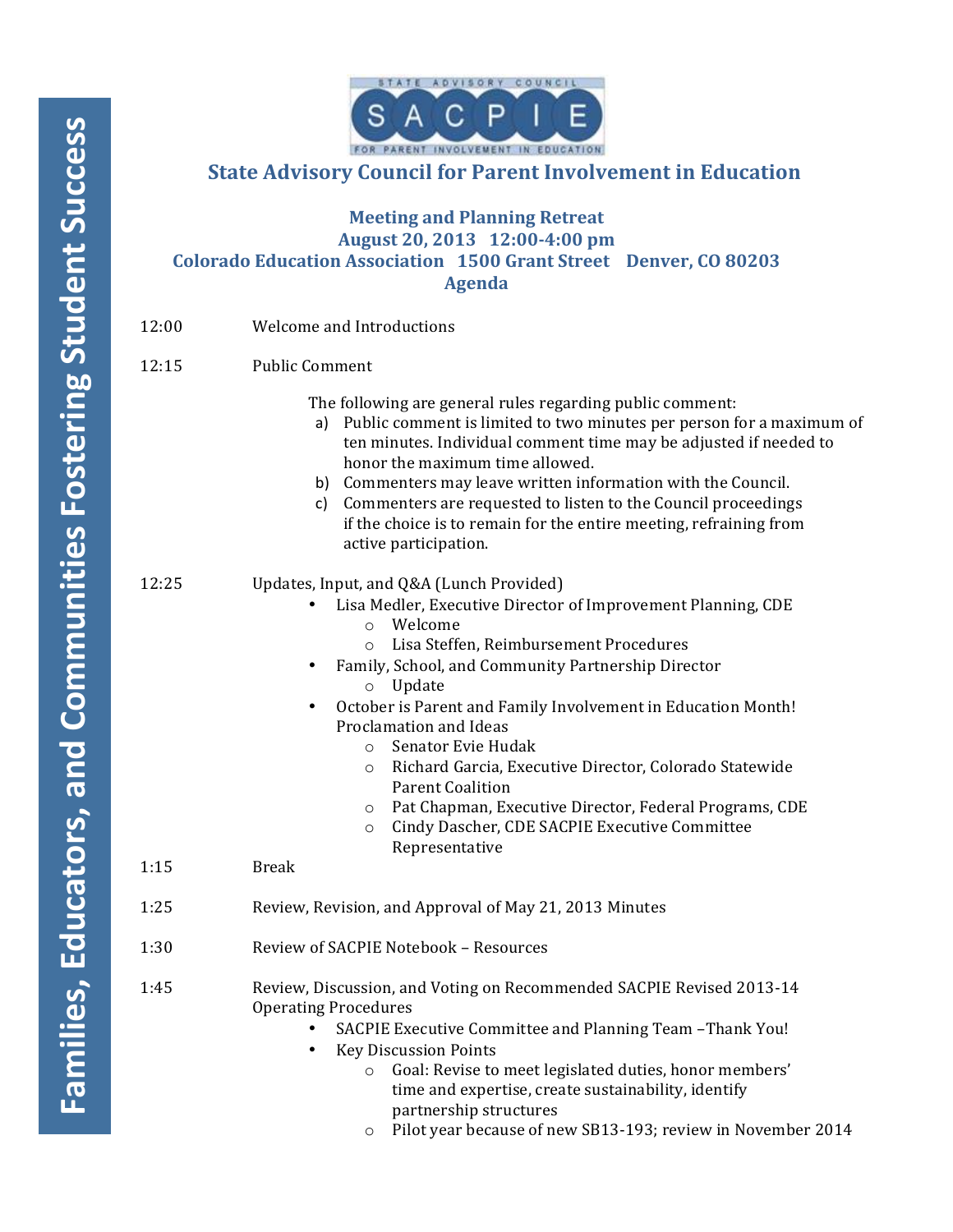- $\circ$  Includes vice chair position to share leadership
- $\circ$  Committee structure based on legislated duties
	- **Early Childhood**
	- $K-12$
	- **Higher Education**
	- **Partnerships**
- $\circ$  Member responsibilities
- $\circ$  Timeline to meet reporting requirements: January begins new operating year, retreat in November
- $\circ$  Committee Sign-Up (by 2:55 today!)

## 2:15 Sample SACPIE Presentations (Time permitting, if not will be a future meeting agenda item)

- Colorado Legacy Foundation
	- o Kris Greer, Cathy Lines
- Colorado Association of School Executives (CASE)
	- o Sandy Ripplinger, Cathy Lines

2:45 Break and Find Your Committee

2:55 Committee Work Time

- Early Childhood
- $K-12$
- **Higher Education**
- Partnerships

3:45 Committee Report Outs and Action Plan Submission

- Chair, Members
- Goals
- Communication Structure

3:55 Announcements

• Diana Huffman, U.S. Department of Education

Please provide feedback on today, SACPIE operations, and future topics at our survey site!

| <b>DATES</b>                                                              | <b>TIMES</b>                                                                                                                    | <b>LOCATION</b>                                   |
|---------------------------------------------------------------------------|---------------------------------------------------------------------------------------------------------------------------------|---------------------------------------------------|
| <b>SACPIE Meetings</b>                                                    | $1:00 - 3:00$ pm                                                                                                                | <b>Colorado Education</b>                         |
| November 19, 2013<br>February 18, 2014<br>May 20, 2014<br>August 19, 2014 | <b>Please Note:</b> $12:00 - 1:00$ pm<br>and 3:00-4:00 pm are available<br>for committee work,<br>presentations, and networking | Association<br>1500 Grant St.<br>Denver, CO 80203 |

## **Upcoming Important Dates**